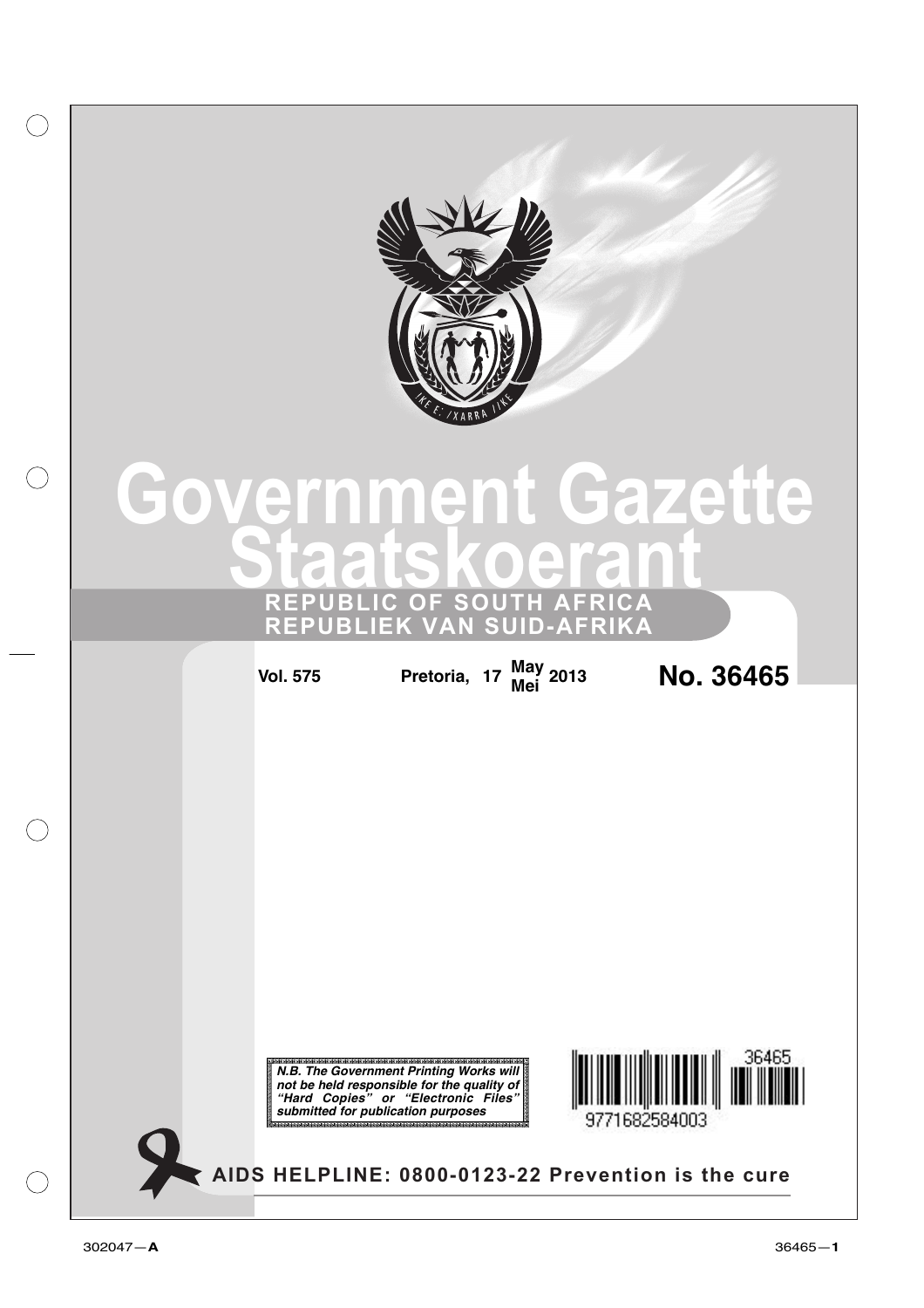#### **IMPORTANT NOTICE**

**The Government Printing Works will not be held responsible for faxed documents not received due to errors on the fax machine or faxes received which are unclear or incomplete. Please be advised that an "OK" slip, received from a fax machine, will not be accepted as proof that documents were received by the GPW for printing. If documents are faxed to the GPW it will be the sender's responsibility to phone and confirm that the documents were received in good order.**

**Furthermore the Government Printing Works will also not be held responsible for cancellations and amendments which have not been done on original documents received from clients.**

## **CONTENTS • INHOUD**

| No.                    |                                                                                                                 | Page<br>No. | Gazette<br>No. |
|------------------------|-----------------------------------------------------------------------------------------------------------------|-------------|----------------|
|                        | <b>GENERAL NOTICES</b>                                                                                          |             |                |
|                        | <b>Basic Education, Department of</b>                                                                           |             |                |
| <b>General Notices</b> |                                                                                                                 |             |                |
| 499                    | National Education Policy Act (27/1996): An amendment to the pass mark of the Trinity College of London Grade 7 |             | 36465          |
|                        | 500 South African Schools Act (84/1996): An amendment to the pass mark of the Trinity College of London Grade 7 |             |                |

External Music programme to be offered as part of the National Senior Certificate Programme ................................. 6 36465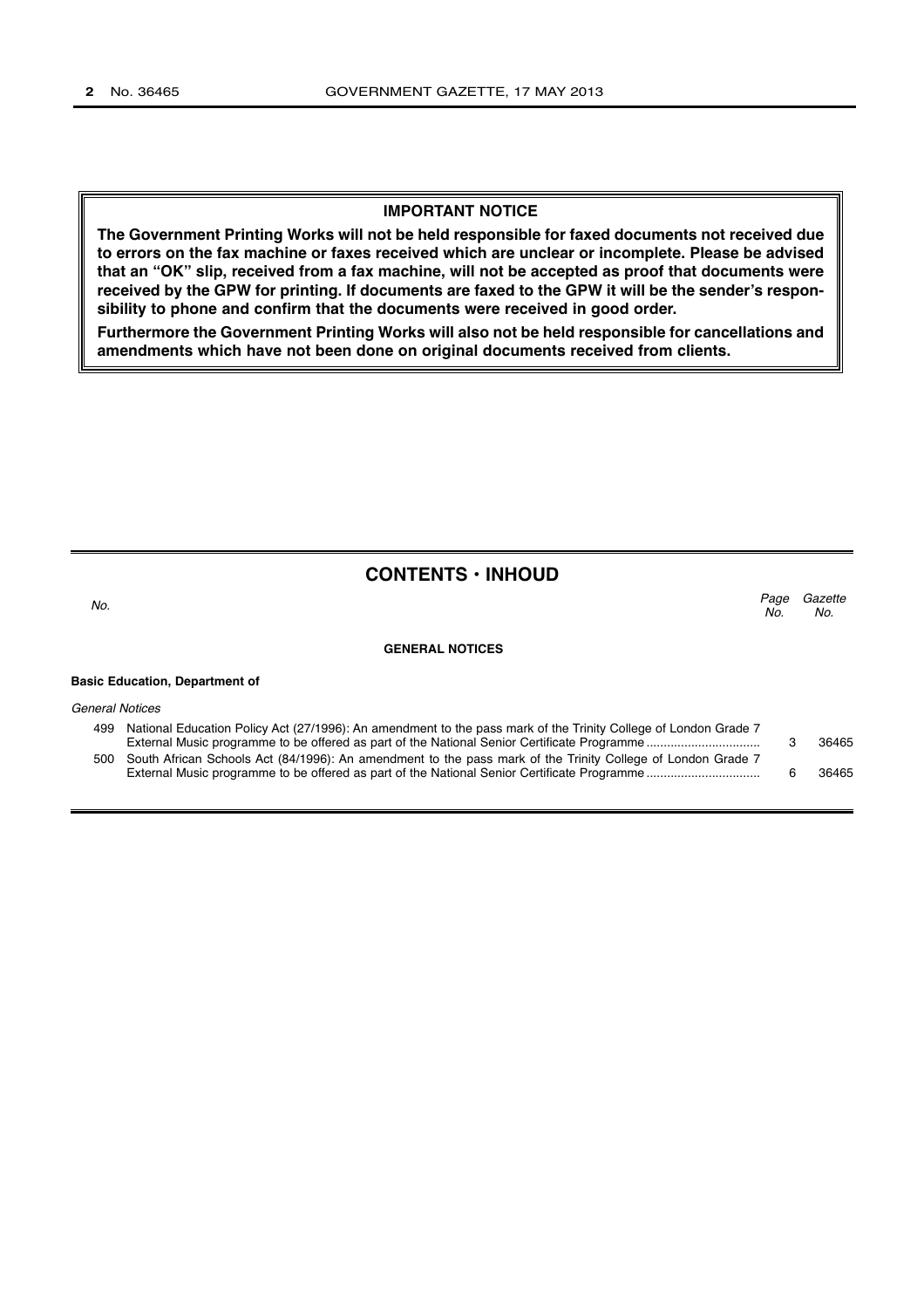# GENERAL NOTICES

## **NOTICE 499 OF 2013**

## DEPARTMENT OF BASIC EDUCATION

NATIONAL EDUCATION POLICY ACT, 1996 (ACT NO. 27 OF 1996)

AN AMENDMENT TO THE PASS MARK OF THE TRINITY COLLEGE OF LONDON GRADE 7 EXTERNAL MUSIC PROGRAMME TO BE OFFERED AS PART OF THE NATIONAL SENIOR CERTIFICATE PROGRAMME

I, Angelina Matsie Motshekga, Minister of Basic Education, in terms of Section 3(4)(1) of the National Education Policy Act, 1996 (Act No. 27 of 1996), hereby, amend national education policy to provide for an amendment to the pass mark of the Trinity College of London Grade 7 External Music programme from 65% to 60% as set out in the Schedule.

MRS MOTSHEKGA, MP MINISTER OF BASIC EDUCATION DATE: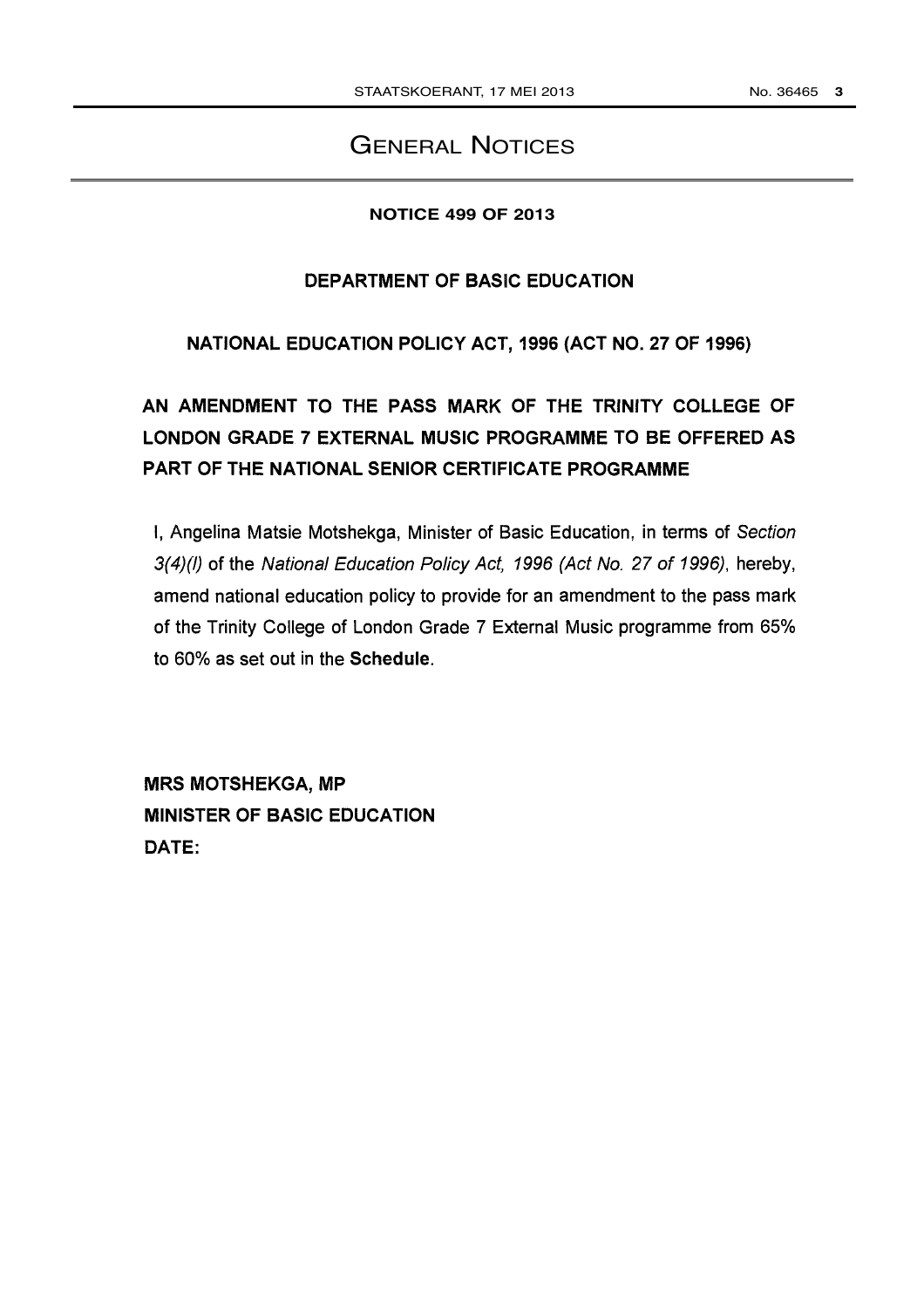## DEPARTMENT OF BASIC EDUCATION

## NATIONAL EDUCATION POLICY ACT, 1996 (ACT NO. 27 OF 1996)

AN AMENDMENT TO THE PASS MARK OF THE TRINITY COLLEGE OF LONDON GRADE 7 EXTERNAL MUSIC PROGRAMME TO BE OFFERED AS PART OF THE NATIONAL SENIOR CERTIFICATE PROGRAMME

## GENERAL EXPLANATORY NOTE

[----] Words in bold in square brackets indicate omissions from the existing policy.

policy. Words underlined with a solid line indicate insertions into the existing

### **SCHEDULE**

The policy document, National policy pertaining to the programme and promotion requirements of the National Curriculum Statement Grades  $R - 12$ , Government Notices No. 722 and No. 723, in Government Gazette No. 34600 of 12 September 2011, is hereby amended by the following-

## Amendment of Paragraph 35 of the Policy document

1. Paragraph 29 is hereby amended by the substitution for sub-paragraph (1)(c)(ii) of the following sub-paragraph- "(1)(c)(ii) Trinity College of London Practical Music Examination Grade 7: at least [65%] 60%.".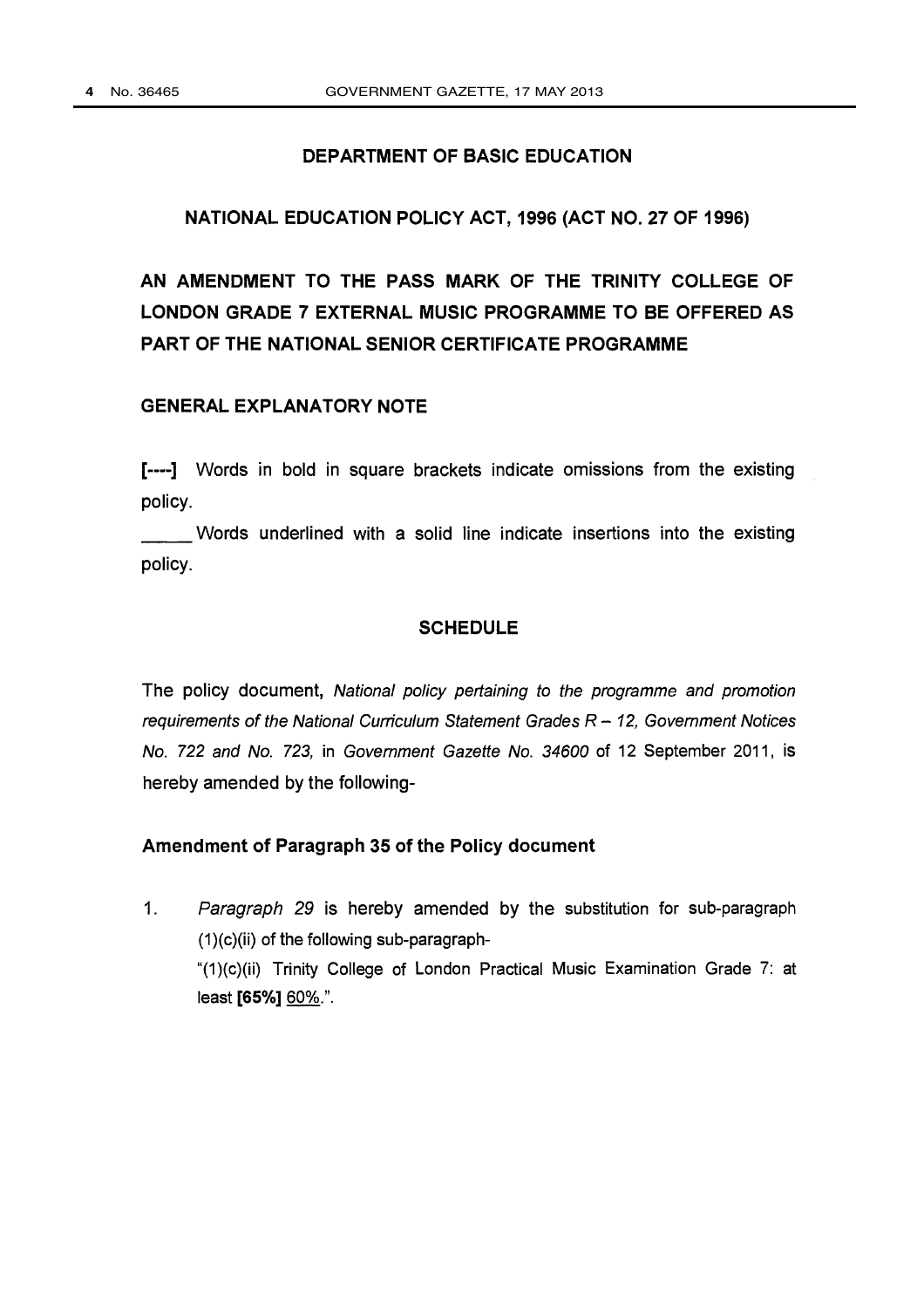## Short title and commencement

2. This Policy is called "National policy pertaining to the programme and promotion requirements of the National Curriculum Statement Grades  $R - 12$ ", and will come into effect on the date of publication in the Government Gazette.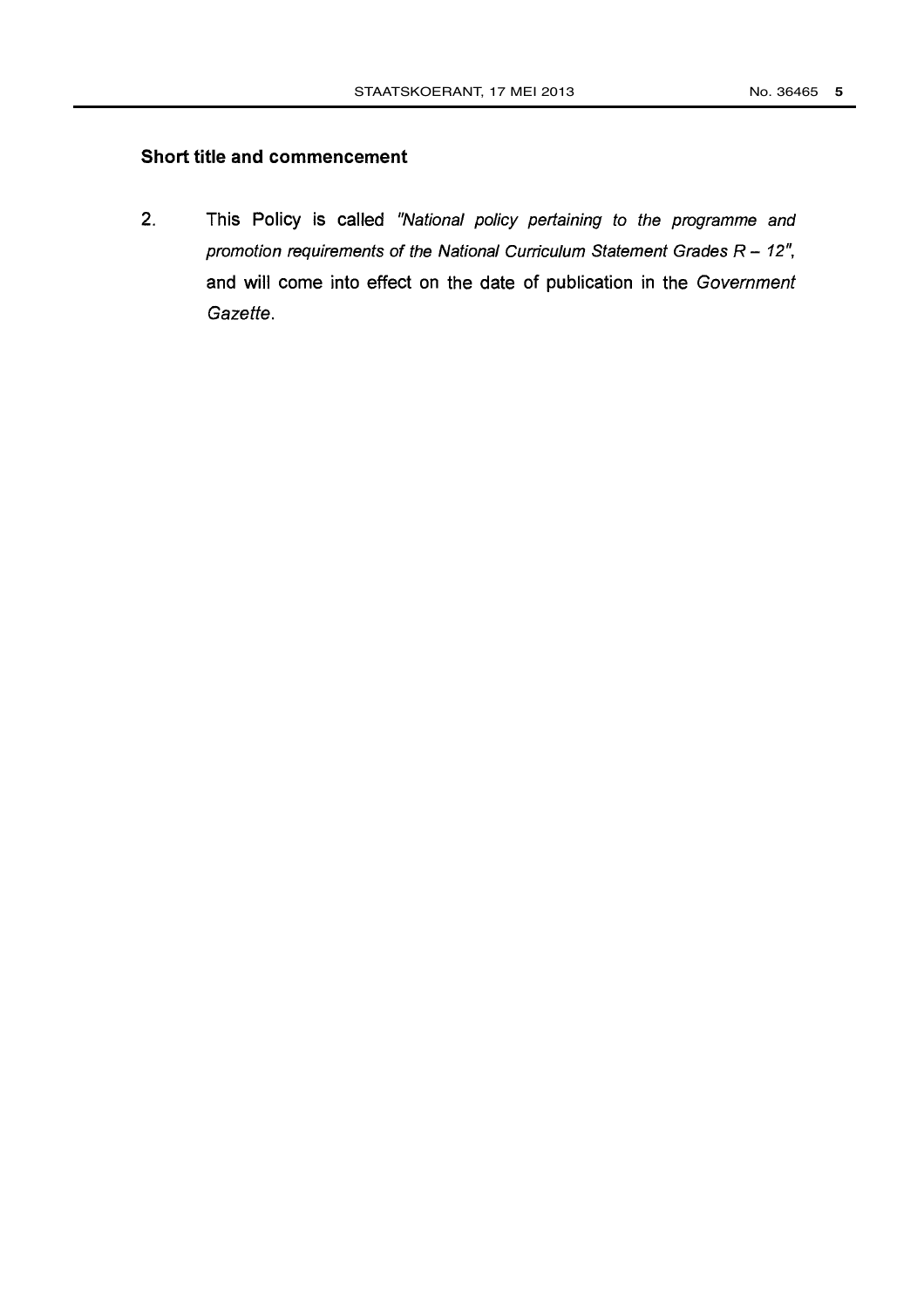#### **NOTICE 500 OF 2013**

## DEPARTMENT OF BASIC EDUCATION

## SOUTH AFRICAN SCHOOLS ACT, 1996 (ACT NO. 84 OF 1996)

# AN AMENDMENT TO THE PASS MARK OF THE TRINITY COLLEGE OF LONDON GRADE 7 EXTERNAL MUSIC PROGRAMME TO BE OFFERED AS PART OF THE NATIONAL SENIOR CERTIFICATE PROGRAMME

- $1<sub>1</sub>$ I, Angelina Matsie Motshekga, Minister of Basic Education, in terms of section 6A of the South African Schools Act, 1996 (Act. No. 84 of 1996), hereby determine a national process and procedures for the assessment of learner achievement.
- 2. Processes and procedures for the assessment of learner achievement, as contemplated in paragraph 1 above mean the conduct, administration and management of internal assessment, end-of-the-year examination, and the final National Senior Certificate examination.
- 3. The processes and procedures for the assessment of learner achievement contemplated in paragraph (2) will be applicable to public and those independent schools that offer the National Curriculum Statement Grades R - 12.

MRS MOTSHEKGA, MP MINISTER OF BASIC EDUCATION DATE: